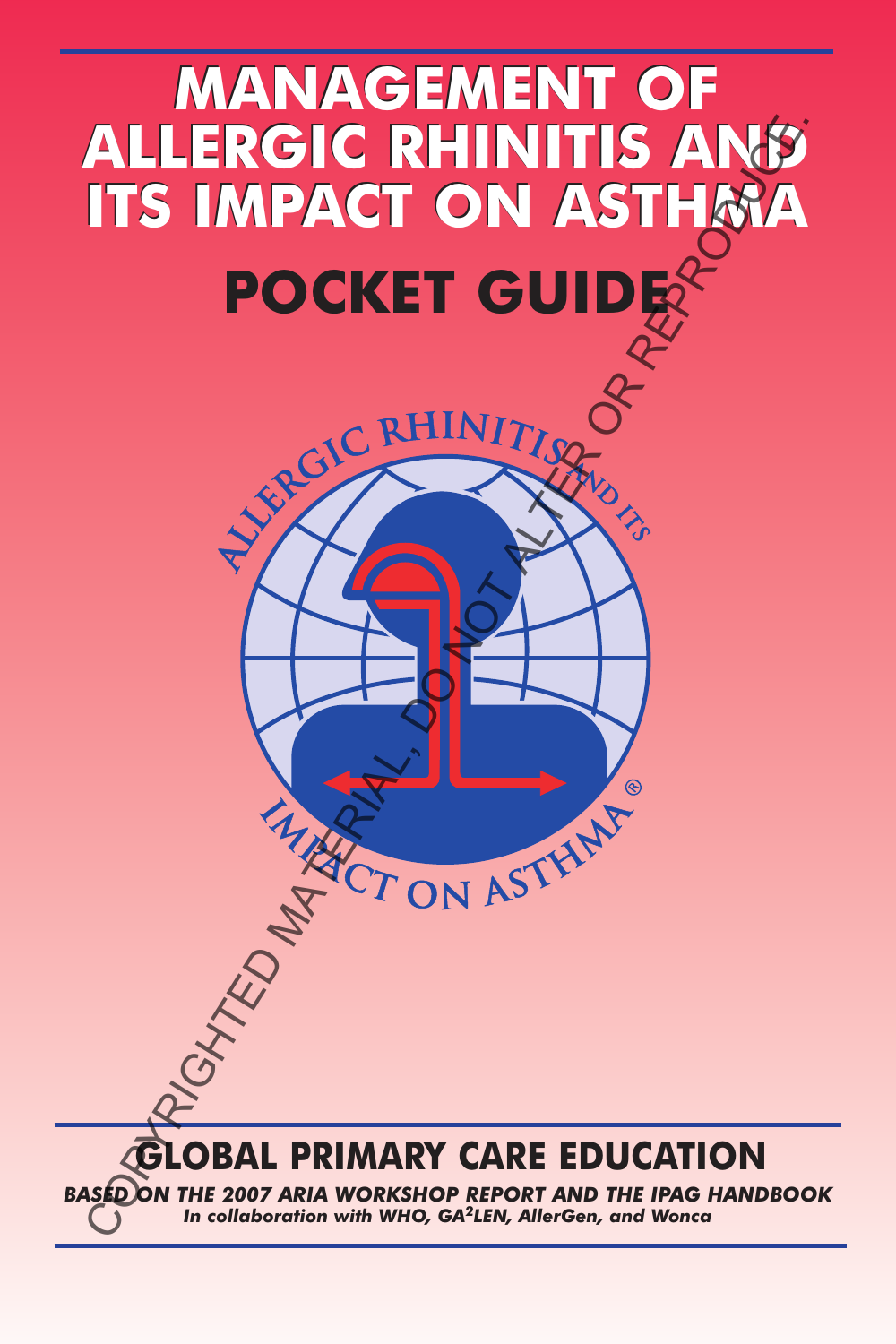#### **THE PURPOSE OF THIS GUIDE**

This document was prepared by the Wonca Expert Panel, including Bousquet J, Reid J, Van Weel C, Baena Cagnani C, Demoly P, Denburg J, Fokkens WJ, Grouse L, Mullol K, Ohta K, Schermer T, Valovirta E,\*and Zhong N. It was edited by Dmitry Nonikov. This material is based on the IPAG Handbook and the ARIA Workshop Report, in collaboration with the World Health Organization, GA2 LEN (Global Allergy and Asthma European Network), AllerGen, International Primary Care Respiratory Group (IPCRG), European Federation of Allergy and Airways Diseases Patients Associations (EFA), and the World Organization of Family Doctors (Wonca).

Management that follows evidence-based practice guidelines yields better patient results. However, global evidence-based practice guidelines are often complicated and recommend the use of resources often not available in the primary care setting worldwide. The joint Wonca/GARD expert panel offers support to primary care physicians worldwide by distilling the existing evidence based to commendations into this brief reference guide. The guide lists diagnostic and therapeutic measures that can be carried out worldwide in the primary care environment and in this way provide the best possible care for patients with allergic rhinitis. The material presented in sections 1-5 will assist you in diagnosing and treating allergic rhinitis. gnost Comoly Pombarg 1. Folders Will Grousse L. Mole K. Schermer V. Volcook Comons C. Denomination and the state of the state of the state of the state of the state of the state of the state of the state of the state of th

#### **PRIMARY CARE CHALLENGE**

Allergic rhinitis is a growing primary care challenge since most patents consult primary care physicians. General practitioners play a major role in the management of allergic rhinitis as they make the diagnosis, start the treatment, give the relevant information, and monitor most of the patients. In some countries, general practitioners perform skin prick tests. Studies in Holland and the UK found that common nasal allergies can be diagnosed with a high certainty using simple diagnostic criteria. Nurses may also play an important role in the identification of allergic diseases including allergic rhinitis in the primary care of developing countries and in schools. In addition, many patients with allergic rhinitis have concomitant asthma and this must be checked.

## **ALLERGIC RHINITIS RECOMMENDATIONS**

- 1- Allergic rhinitis is a major chronic respiratory disease due to its:
	- Prevalence
	- Impact on quality-of-life
	- Impact on work/school performance and productivity
	- Economic burden
	- Links with asthma
- 2- In addition, allergic rhinitis is associated with co-morbidities such as conjunctivitis.
- 3- Allergic rhinitis should be considered as a risk factor for asthma along with other known risk factors.
- 4- A new subdivision of allergic rhinitis has been proposed:
	- Intermittent (IAR)
	- Persistent (PER)
- 5- The severity of allergic rimatis has been classified as "mild" or "moderate/severe" depending on the severity of symptoms and quality-of-life outcomes.
- 6- Depending on the subdivision and severity of allergic rhinitis, a stepwise therapeutic approach has been proposed.
- 7- The treatment of allergic rhinitis combines:
	- Pharmacotherapy
	- Immunotherapy
	- Education
- 8- Patients with persistent allergic rhinitis should be evaluated for asthma by means of a medical history, chest examination, and, if possible and when necessary, the assessment of airflow obstruction before and after bronchodilator.
- 9- Patibuts with asthma should be appropriately evaluated (history and physical examination) for rhinitis.
- 10- Ideally, a combined strategy should be used to treat the upper and lower airway diseases to optimize efficacy and safety.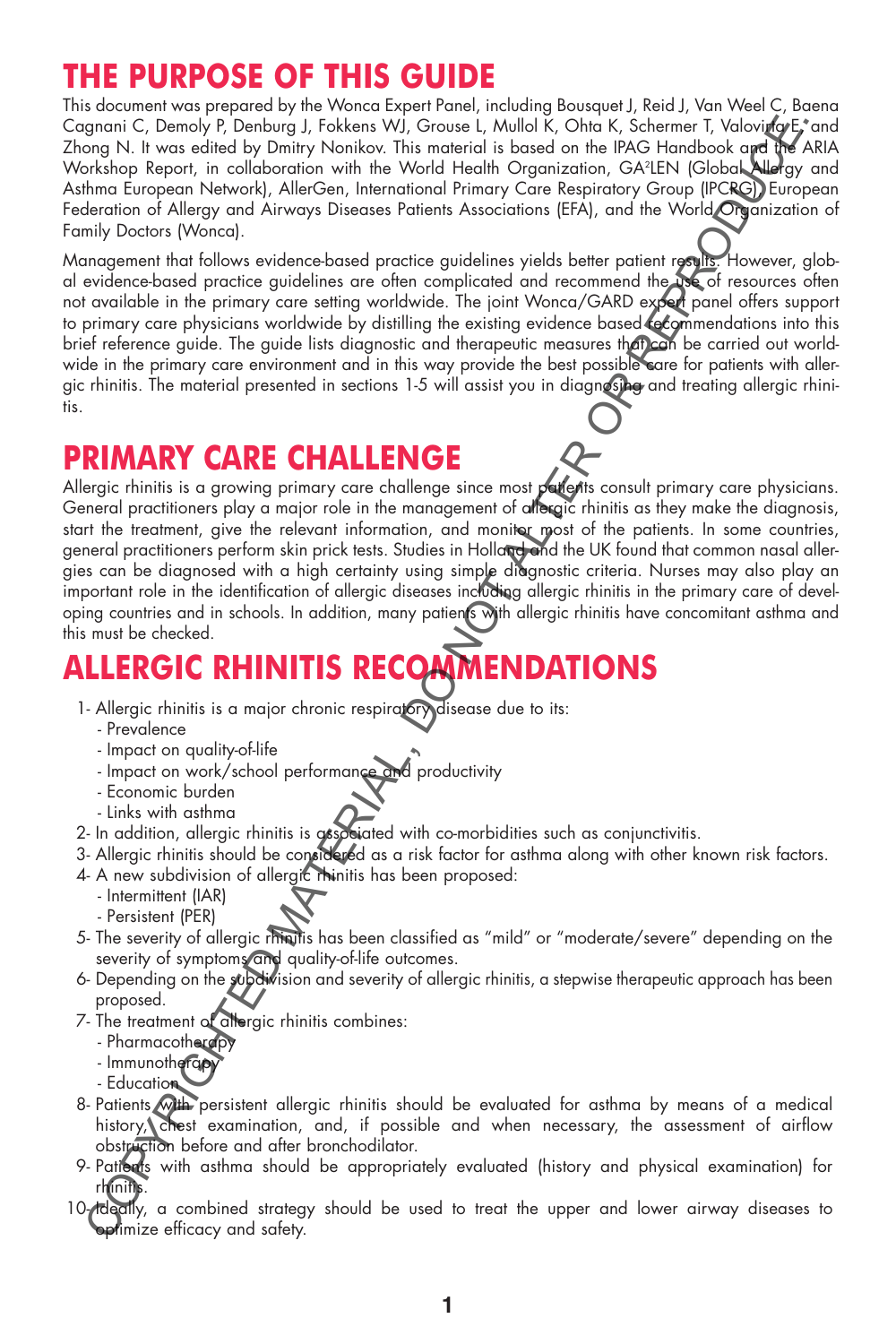# **ALLERGIC RHINITIS QUESTIONNAIRE1 1- RECOGNIZE ALLERGIC RHINITIS**

| Instructions: To evaluate the possibility of allergic rhinitis, start by asking the questions below to patients with nasal symptoms.                                                                                                                                                                                                                                                                                                                                                                                                                                                                                                                                                                                                                                                                                                                                                                                                                                                                                                                                                                                                                                                                                                                                                                                                                                                                                                                                                                                                                                                                                                                                                                                                                                                                                                                      |                                                                       |                         |  |  |  |
|-----------------------------------------------------------------------------------------------------------------------------------------------------------------------------------------------------------------------------------------------------------------------------------------------------------------------------------------------------------------------------------------------------------------------------------------------------------------------------------------------------------------------------------------------------------------------------------------------------------------------------------------------------------------------------------------------------------------------------------------------------------------------------------------------------------------------------------------------------------------------------------------------------------------------------------------------------------------------------------------------------------------------------------------------------------------------------------------------------------------------------------------------------------------------------------------------------------------------------------------------------------------------------------------------------------------------------------------------------------------------------------------------------------------------------------------------------------------------------------------------------------------------------------------------------------------------------------------------------------------------------------------------------------------------------------------------------------------------------------------------------------------------------------------------------------------------------------------------------------|-----------------------------------------------------------------------|-------------------------|--|--|--|
| This questionnaire contains the questions related to allergic rhinitis symptoms that have been identified in peer-reviewed literature<br>as having the greatest diagnostic value. It will not produce a definitive diagnosis, but may enable you to determine whether a<br>diagnosis of allergic rhinitis should be further investigated or is unlikely.                                                                                                                                                                                                                                                                                                                                                                                                                                                                                                                                                                                                                                                                                                                                                                                                                                                                                                                                                                                                                                                                                                                                                                                                                                                                                                                                                                                                                                                                                                  |                                                                       |                         |  |  |  |
| Allergic Rhinitis Questionnaire                                                                                                                                                                                                                                                                                                                                                                                                                                                                                                                                                                                                                                                                                                                                                                                                                                                                                                                                                                                                                                                                                                                                                                                                                                                                                                                                                                                                                                                                                                                                                                                                                                                                                                                                                                                                                           |                                                                       |                         |  |  |  |
| Question                                                                                                                                                                                                                                                                                                                                                                                                                                                                                                                                                                                                                                                                                                                                                                                                                                                                                                                                                                                                                                                                                                                                                                                                                                                                                                                                                                                                                                                                                                                                                                                                                                                                                                                                                                                                                                                  |                                                                       | <b>Response Choices</b> |  |  |  |
| 1. Do you have any of the following symptoms?                                                                                                                                                                                                                                                                                                                                                                                                                                                                                                                                                                                                                                                                                                                                                                                                                                                                                                                                                                                                                                                                                                                                                                                                                                                                                                                                                                                                                                                                                                                                                                                                                                                                                                                                                                                                             |                                                                       |                         |  |  |  |
| • Symptoms on only one side of your nose                                                                                                                                                                                                                                                                                                                                                                                                                                                                                                                                                                                                                                                                                                                                                                                                                                                                                                                                                                                                                                                                                                                                                                                                                                                                                                                                                                                                                                                                                                                                                                                                                                                                                                                                                                                                                  |                                                                       | Yes<br>No               |  |  |  |
| • Thick, green or yellow discharge from your nose (see NOTE)                                                                                                                                                                                                                                                                                                                                                                                                                                                                                                                                                                                                                                                                                                                                                                                                                                                                                                                                                                                                                                                                                                                                                                                                                                                                                                                                                                                                                                                                                                                                                                                                                                                                                                                                                                                              |                                                                       | Yes<br>No               |  |  |  |
| • Postnasal drip (down the back of your throat) with thick mucus and/or runny nose (see <sup>4</sup> )                                                                                                                                                                                                                                                                                                                                                                                                                                                                                                                                                                                                                                                                                                                                                                                                                                                                                                                                                                                                                                                                                                                                                                                                                                                                                                                                                                                                                                                                                                                                                                                                                                                                                                                                                    | IOTEI                                                                 | Yes<br>No               |  |  |  |
| • Facial pain (see NOTE)                                                                                                                                                                                                                                                                                                                                                                                                                                                                                                                                                                                                                                                                                                                                                                                                                                                                                                                                                                                                                                                                                                                                                                                                                                                                                                                                                                                                                                                                                                                                                                                                                                                                                                                                                                                                                                  |                                                                       | Yes<br>No               |  |  |  |
| • Recurrent nosebleeds                                                                                                                                                                                                                                                                                                                                                                                                                                                                                                                                                                                                                                                                                                                                                                                                                                                                                                                                                                                                                                                                                                                                                                                                                                                                                                                                                                                                                                                                                                                                                                                                                                                                                                                                                                                                                                    |                                                                       | Yes<br>No               |  |  |  |
| • Loss of smell (see NOTE)                                                                                                                                                                                                                                                                                                                                                                                                                                                                                                                                                                                                                                                                                                                                                                                                                                                                                                                                                                                                                                                                                                                                                                                                                                                                                                                                                                                                                                                                                                                                                                                                                                                                                                                                                                                                                                |                                                                       | Yes<br>No               |  |  |  |
| 2. Do you have any of the following symptoms for at least one hour on most days (or<br>during the season if your symptoms are seasonal)?                                                                                                                                                                                                                                                                                                                                                                                                                                                                                                                                                                                                                                                                                                                                                                                                                                                                                                                                                                                                                                                                                                                                                                                                                                                                                                                                                                                                                                                                                                                                                                                                                                                                                                                  | <b>o</b> n most days                                                  |                         |  |  |  |
| • Watery runny nose                                                                                                                                                                                                                                                                                                                                                                                                                                                                                                                                                                                                                                                                                                                                                                                                                                                                                                                                                                                                                                                                                                                                                                                                                                                                                                                                                                                                                                                                                                                                                                                                                                                                                                                                                                                                                                       |                                                                       | Yes<br>No               |  |  |  |
| • Sneezing, especially violent and in bouts                                                                                                                                                                                                                                                                                                                                                                                                                                                                                                                                                                                                                                                                                                                                                                                                                                                                                                                                                                                                                                                                                                                                                                                                                                                                                                                                                                                                                                                                                                                                                                                                                                                                                                                                                                                                               |                                                                       | Yes<br>No               |  |  |  |
| • Nasal obstruction                                                                                                                                                                                                                                                                                                                                                                                                                                                                                                                                                                                                                                                                                                                                                                                                                                                                                                                                                                                                                                                                                                                                                                                                                                                                                                                                                                                                                                                                                                                                                                                                                                                                                                                                                                                                                                       |                                                                       | Yes<br>No               |  |  |  |
| • Nasal itching                                                                                                                                                                                                                                                                                                                                                                                                                                                                                                                                                                                                                                                                                                                                                                                                                                                                                                                                                                                                                                                                                                                                                                                                                                                                                                                                                                                                                                                                                                                                                                                                                                                                                                                                                                                                                                           |                                                                       | Yes<br>No               |  |  |  |
| • Conjunctivitis (red, itchy eyes)                                                                                                                                                                                                                                                                                                                                                                                                                                                                                                                                                                                                                                                                                                                                                                                                                                                                                                                                                                                                                                                                                                                                                                                                                                                                                                                                                                                                                                                                                                                                                                                                                                                                                                                                                                                                                        |                                                                       | Yes<br>No               |  |  |  |
| NOTE: Purulent discharge, postnasal drip, facial pain, and loss of smell are common symptoms of sinusitis. Because most<br>patients with sinusitis also have rhinitis (though not always allergic in origin), in this situation the clinician should also evaluate<br>the possibility of allergic rhinitis.<br>The presence of watery runny nose with ONE OR MORE of the other symptoms listed in Question 2 suggests allergic rhinitis,<br>and indicates that the patient should undergo further diagnostic assessment.<br>The presence of watery runny nose ALONE suggests that the patient MAY have allergic rhinitis. (Additionally, some patients<br>with allergic rhinitis have only nasal obstruction as a cardinal symptom.)<br>If the patient has sneezing, nasal itching, and/or confonctivitis, but NOT watery runny nose, consider alternative diagnoses<br>and/or referral to a specialist.<br>. In adults with late onset rhinitis, consider and query occupational causes. Occupational rhinitis frequently precedes or<br>accompanies the development of occupational asthma. Patients in whom an occupational association is suspected should be<br>referred to a specialist for further objective testing and assessment.<br>NIMA<br>Instructions: In patients of all ages with lower nasal symptoms only, whose responses to the Allergic Rhinitis Questionnaire suggest that this diagnosis should be investigated, use this guide to help you evaluate the possi<br>nostic investigations presented in this goide may not be available in all areas; in most cases, the combination of those diagnostic<br>investigations that are available and the individual health care professional's clinical j<br>diagnosis. This guide is intended to supplement, not replace, a complete physical examination and thorough medical history. | DIAGNOSIS GUIDE'                                                      |                         |  |  |  |
| <b>Allergic Rhinitis Diagnosis Guide</b>                                                                                                                                                                                                                                                                                                                                                                                                                                                                                                                                                                                                                                                                                                                                                                                                                                                                                                                                                                                                                                                                                                                                                                                                                                                                                                                                                                                                                                                                                                                                                                                                                                                                                                                                                                                                                  |                                                                       |                         |  |  |  |
| <b>Diagnostic Tool</b>                                                                                                                                                                                                                                                                                                                                                                                                                                                                                                                                                                                                                                                                                                                                                                                                                                                                                                                                                                                                                                                                                                                                                                                                                                                                                                                                                                                                                                                                                                                                                                                                                                                                                                                                                                                                                                    | <b>Findings that Support Diagnosis</b>                                |                         |  |  |  |
| Physical examination                                                                                                                                                                                                                                                                                                                                                                                                                                                                                                                                                                                                                                                                                                                                                                                                                                                                                                                                                                                                                                                                                                                                                                                                                                                                                                                                                                                                                                                                                                                                                                                                                                                                                                                                                                                                                                      | Transverse crease of nose, allergic shiners, allergic salute.         |                         |  |  |  |
| In persistent rhinitis:<br>· anterior rhinoscopy using speculum and mirror gives<br>limited but often valuable information<br>nasal endoscopy (usually performed by specialist) may<br>be needed to exclude other causes of rhinitis, nasal<br>polyps, and anatomic abnormalities                                                                                                                                                                                                                                                                                                                                                                                                                                                                                                                                                                                                                                                                                                                                                                                                                                                                                                                                                                                                                                                                                                                                                                                                                                                                                                                                                                                                                                                                                                                                                                         | Exclusion of other causes.                                            |                         |  |  |  |
| Trial of therapy                                                                                                                                                                                                                                                                                                                                                                                                                                                                                                                                                                                                                                                                                                                                                                                                                                                                                                                                                                                                                                                                                                                                                                                                                                                                                                                                                                                                                                                                                                                                                                                                                                                                                                                                                                                                                                          | Improvement with antihistamines or intranasal<br>glucocorticosteroid. |                         |  |  |  |
| Allergy skin testing or measurement of allergen-specific<br>lgE in serum (if symptoms are persistent and/or<br>moderate/severe, or if quality of life is affected)                                                                                                                                                                                                                                                                                                                                                                                                                                                                                                                                                                                                                                                                                                                                                                                                                                                                                                                                                                                                                                                                                                                                                                                                                                                                                                                                                                                                                                                                                                                                                                                                                                                                                        | • Contirm presence of atopy.<br>• Specific triggers identified.       |                         |  |  |  |

#### Evaluation:

- patients with sinusitis also have rhinitis (though not always allergic in origin), in this situation the clinician should also evaluate the possibility of allergic rhinitis.
- The presence of watery runny nose with ONE OR MORE of the other symptoms listed in Question 2 suggests allergic rhinitis,
- and indicates that the patient should undergo turther diagnostic assessment.<br>• The presence of watery runny nose ALONE suggests that the patient MAY have allergic rhinitis. (Additionally, some patients with allergic rhinitis have only nasal obstruction as a cardinal symptom.)
- If the patient has sneezing, nasal itching, and/or confunctivitis, but NOT watery runny nose, consider alternative diagnoses and/or referral to a specialist.
- n adults with late-onset rhinitis, consider and auery occupational causes. Occupational rhinitis frequently precedes or •<br>Gacompanies the development of occupational ashma. Patients in whom an occupational association is referred to a specialist for further objective testing and assessment.

# **KAS DIAGNOSIS GUIDE<sup>1</sup>**

| <b>Allergic Rhinitis Diagnosis Guide</b>                                                                                                                                                                                                                                            |                                                                       |  |  |  |
|-------------------------------------------------------------------------------------------------------------------------------------------------------------------------------------------------------------------------------------------------------------------------------------|-----------------------------------------------------------------------|--|--|--|
| Diagnostic Tool                                                                                                                                                                                                                                                                     | <b>Findings that Support Diagnosis</b>                                |  |  |  |
| Physical examination                                                                                                                                                                                                                                                                | Transverse crease of nose, allergic shiners, allergic salute.         |  |  |  |
| In persistent rhinitis:<br>• anterior rhinoscopy using speculum and mirror gives<br>limited but often valuable information<br>• nasal endostopy (usually performed by specialist) may<br>be needed to exclude other causes of rhinitis, nasal<br>polyps, and anatomic abnormalities | Exclusion of other causes.                                            |  |  |  |
| Trial of therapy                                                                                                                                                                                                                                                                    | Improvement with antihistamines or intranasal<br>glucocorticosteroid. |  |  |  |
| Allergy skin testing or measurement of allergen-specific<br>lgE (in serum (if symptoms are persistent and/or<br>moderate/severe, or if quality of life is affected)                                                                                                                 | • Confirm presence of atopy.<br>• Specific triggers identified.       |  |  |  |
| Nasal challenge tests (if occupational rhinitis suspected)                                                                                                                                                                                                                          | Confirm sensitivity to specific triggers.                             |  |  |  |

1International Primary Care Airways Group (IPAG) Handbook available at www.globalfamilydoctor.com.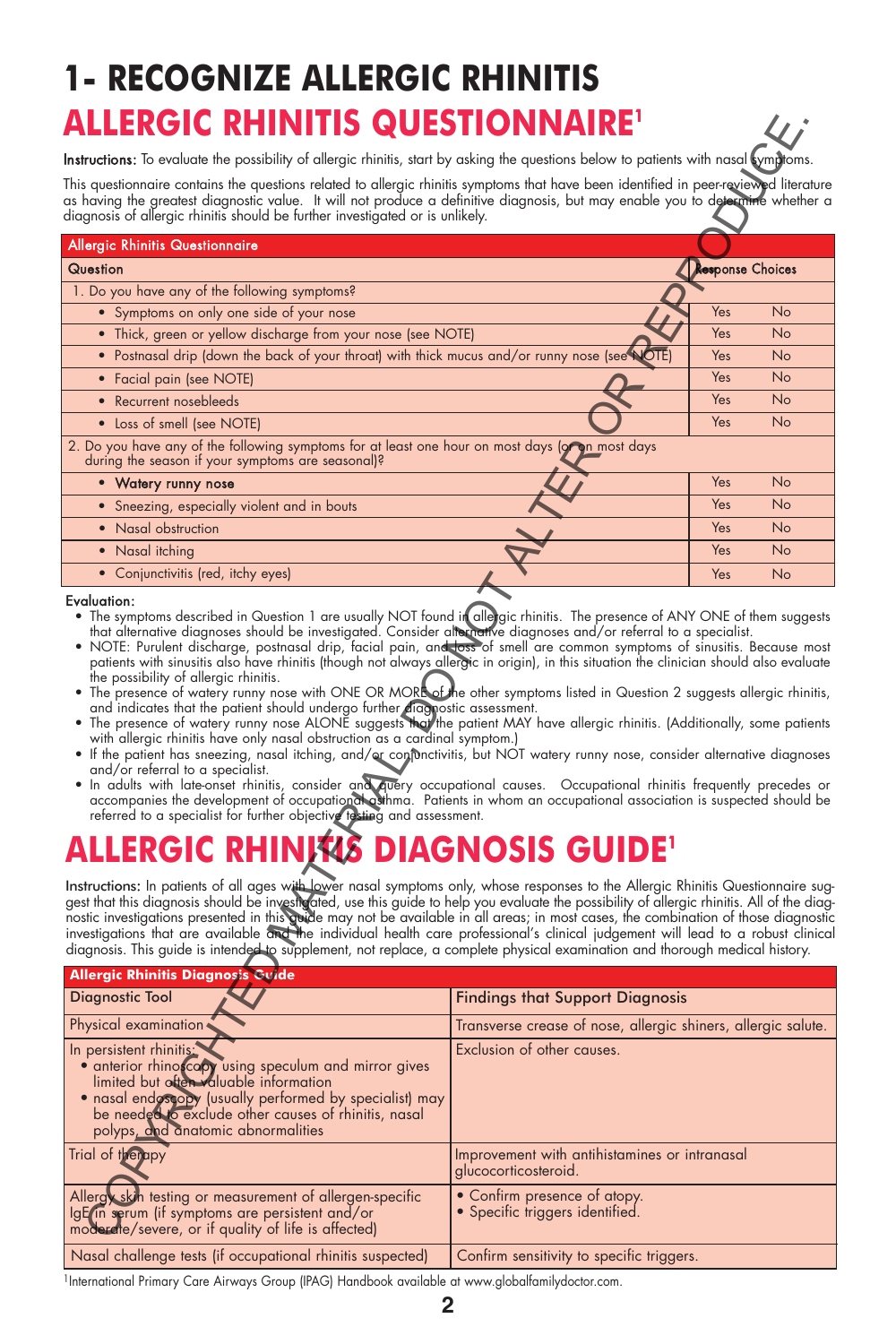### **2- DIFFERENTIAL DIAGNOSIS OF ALLERGIC RHINITIS2**



2Allergic Rhinitis and its impact on Asthma (ARIA) 2007. Full text ARIA documents and resources: http://www.whiar.org.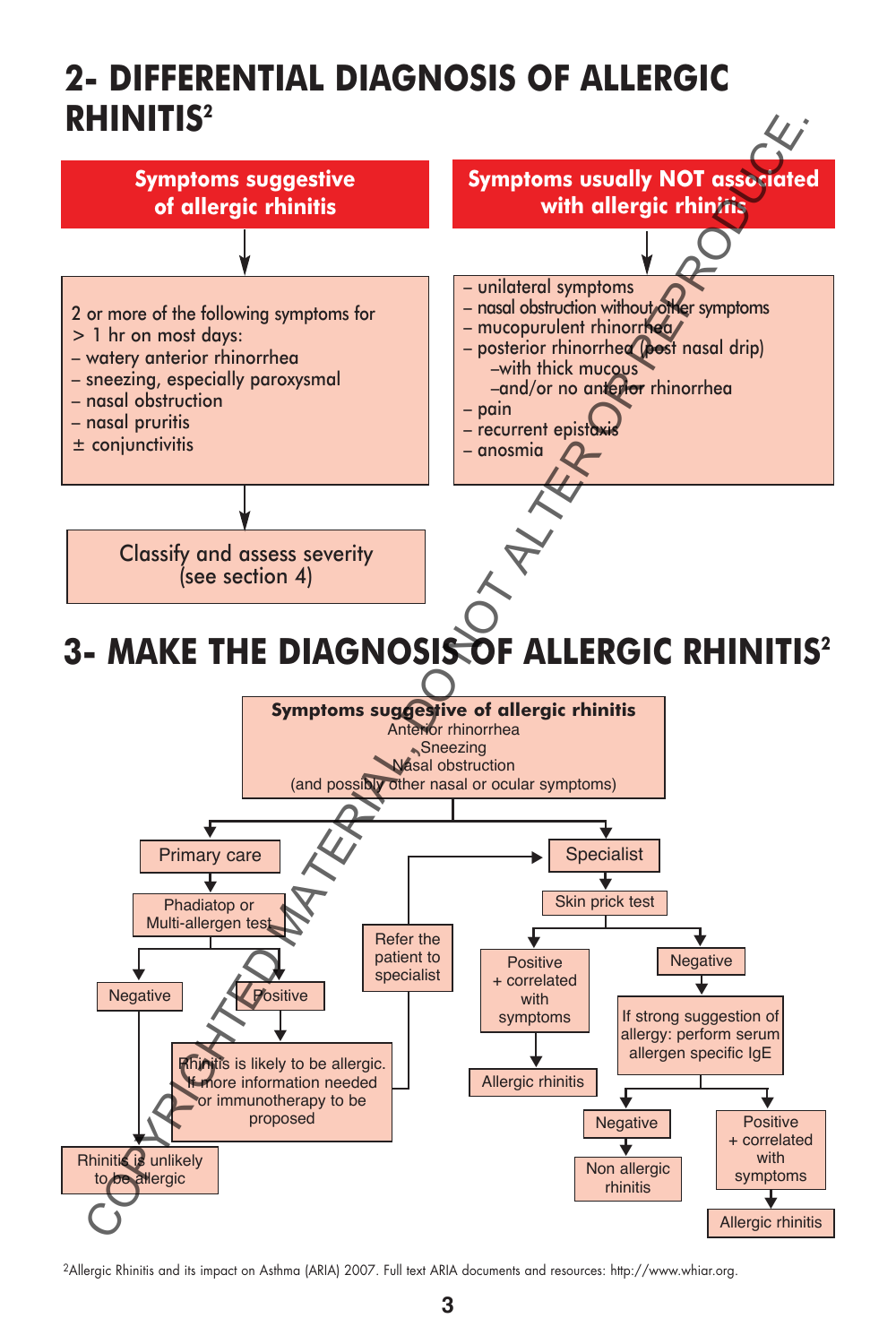# **4- CLASSIFY ALLERGIC RHINITIS2**



2Allergic Rhinitis and its impact on Asthma (ARIA) 2007. Full text ARIA documents and resources: www.whiar.org.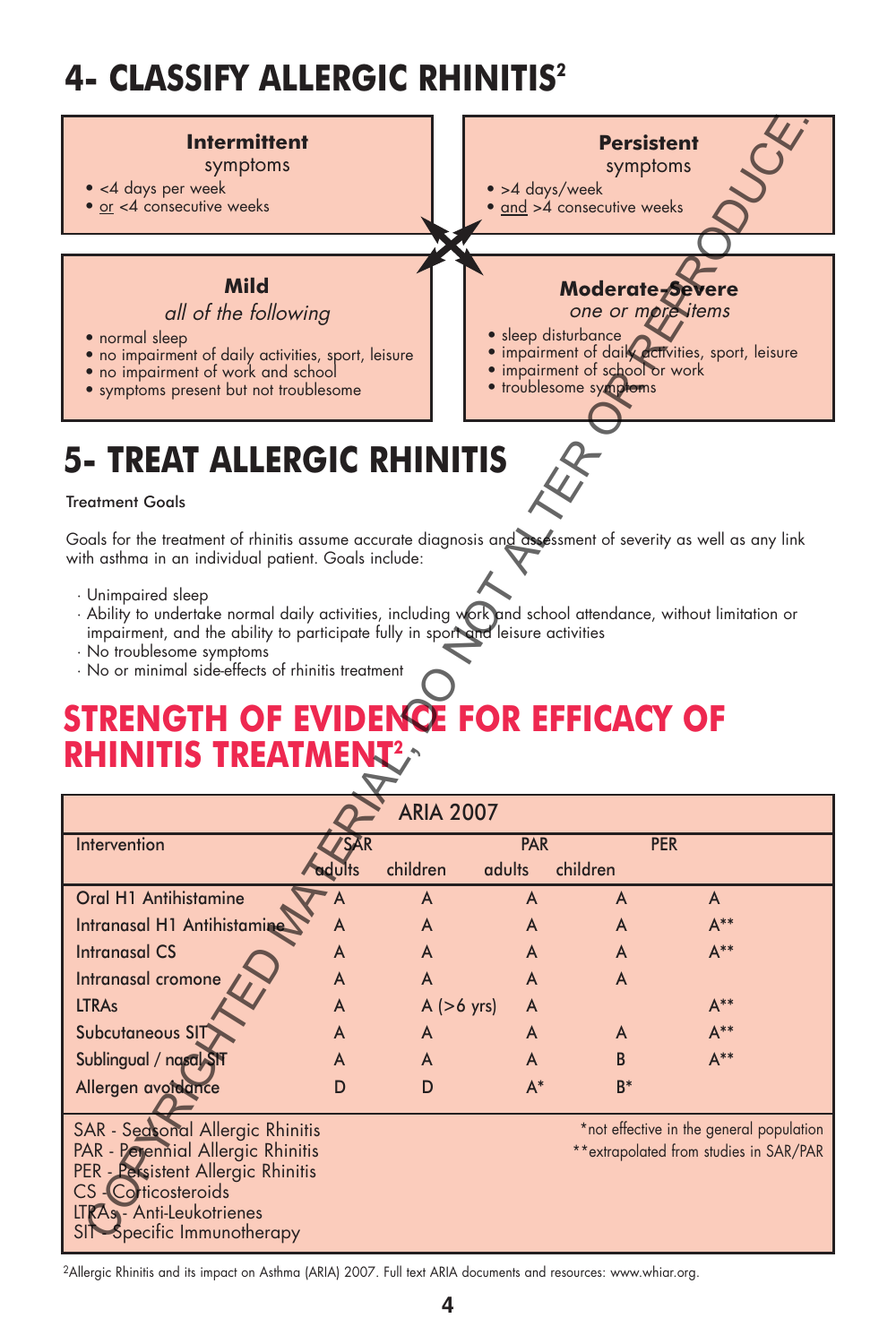#### **DIAGNOSIS AND SEVERITY ASSESSMENT OF ALLERGIC RHINITIS2**



Allergic rhinitis is part of the "allergic march" during childhood but intermittent allergic rhinitis is unusual before two years of age. Allergic rhinitis is most prevalent during school age years. In preschool children, the diagnosis of AR is difficult. In school children and adolescents, the principles of treatment are the same as for adults, but doses may be adapted, and special care should be taken to avoid the side effects of treatments typical in this age group.

2Allergic Rhinitis and its impact on Asthma (ARIA) 2007. Full text ARIA documents and resources: www.whiar.org.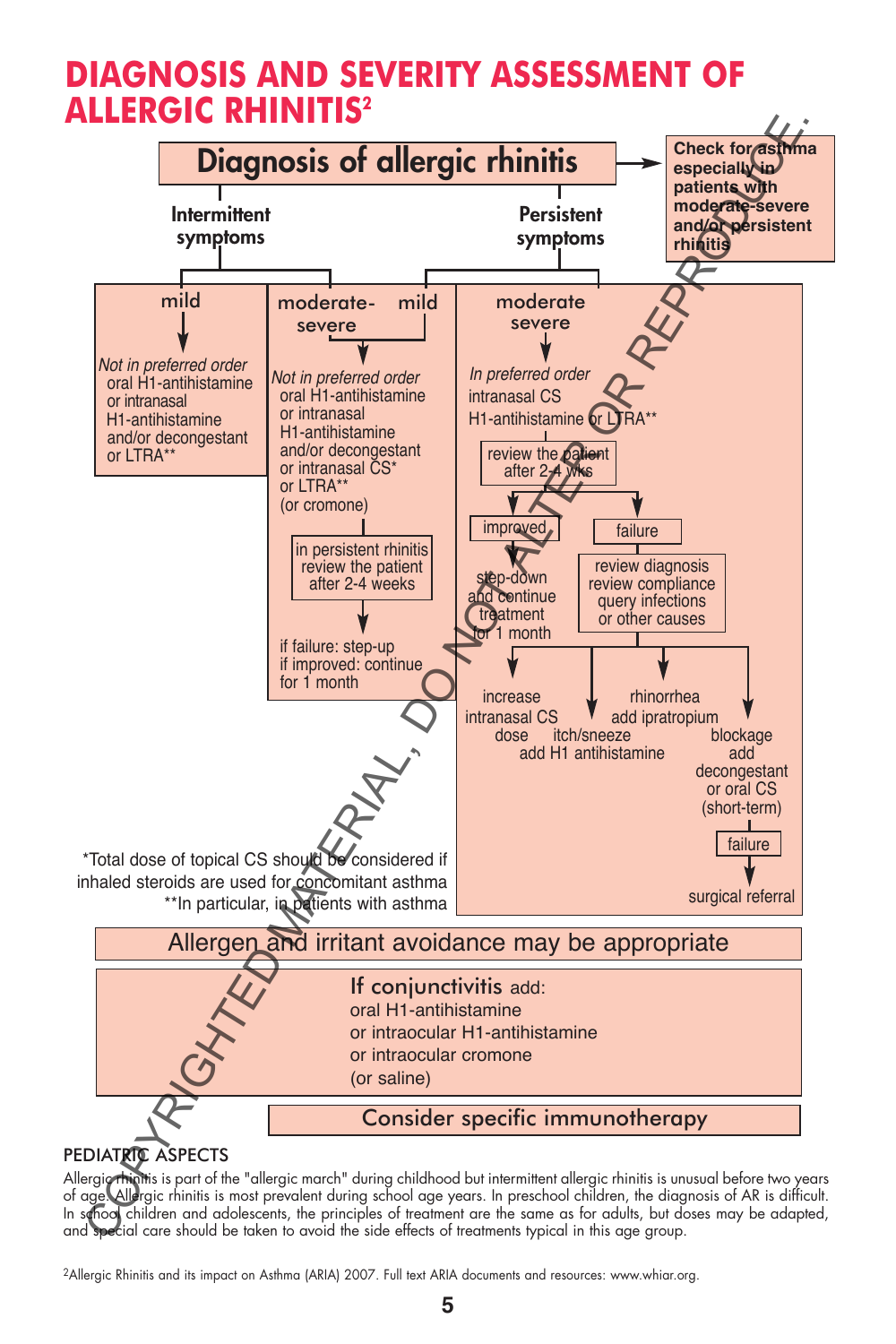# **6- ASSESS POSSIBILITY OF ASTHMA2**



1International Primary Care Airways Group (IPAG) Handbook available at www.globalfamilydoctor.com.

2Allergic Rhinitis and its impact on Asthma (ARIA) 2007. Full text ARIA documents and resources: www.whiar.org.